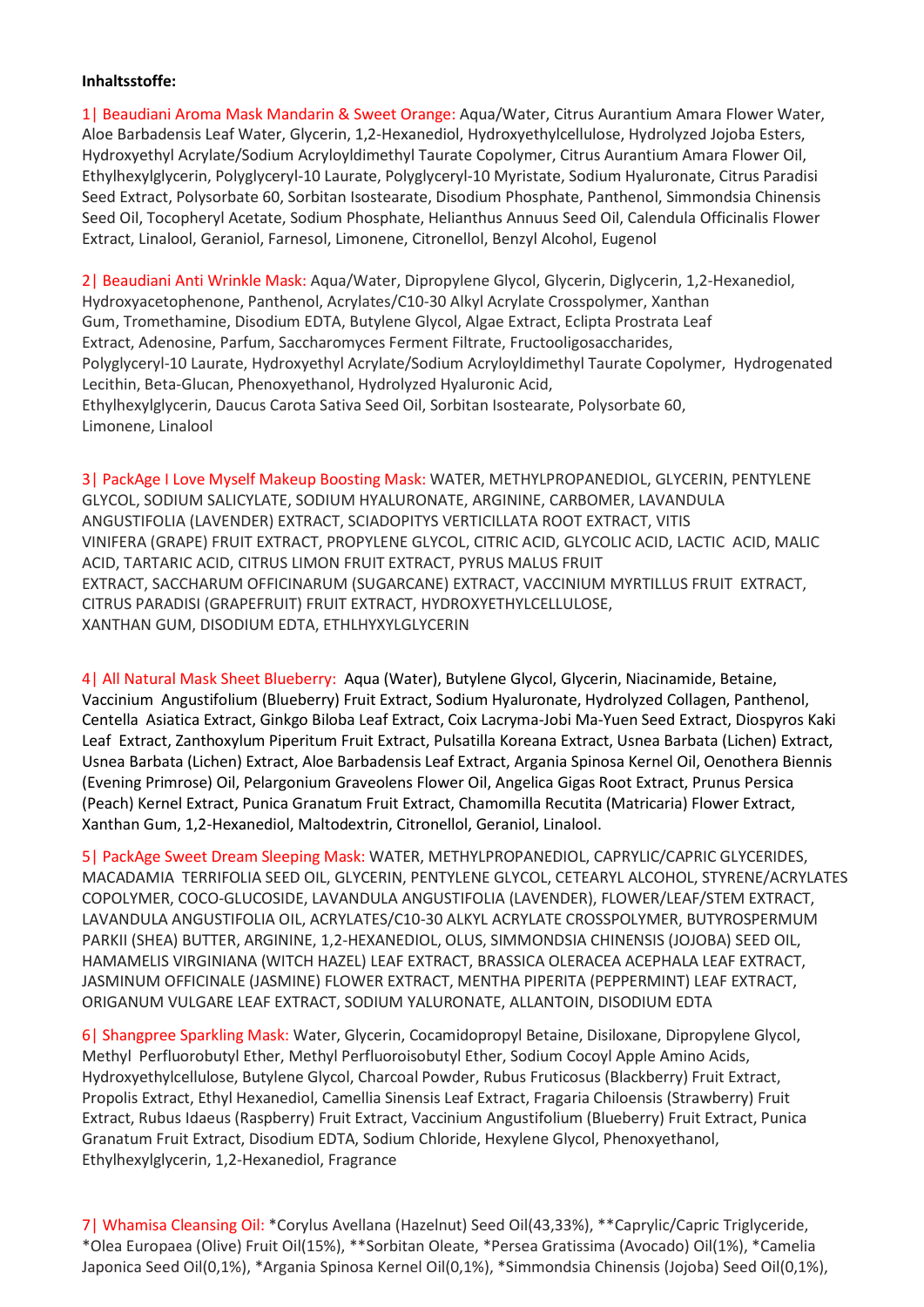\*\*\*Scutellaria Baicalensis Root Extract, \*\*\*Paeonia Suffruticosa Root Extract, \*\*\*Glycyrrhiza Glabra (Licorice) Root Extract, \*Lactobacillus/Chrysanthemum Sinense Flower Ferment Filtrate(0,05%), \*Lactobacillus/Nelumbo Nucifera Flower Ferment Filtrate(0,05%), \*Lactobacillus/Taraxacum Officinale (Dandelion) Rhizome/Root Ferment Filtrate(0,05%), Aniba Rosodora (Rosewood) Wood Oil, Citrus Aurantium Bergamia (Bergamot) Fruit Oil, Geranium Maculatum Oil \*\*Fragrance. (\*Certified Organically Grown \*\*Natural Origin \*\*\*Naturally derived extract in Preservative function / Bergamot Oil Bergaptene Free/ Allergen : D-Limonene)

8| Whamisa Bio Toner Original: \*Aloe Barbadensis Leaf Extract(70.39%), \*Houttuynia Cordata Extract(20%), \*Oryza Sativa (Rice) Extract(3%), \*Glycerin(3%), \*Camellia Sinensis Leaf Extract(0.5%), \*Cucumis Sativus (Cucumber) Fruit Extract(0.5%), Gluconolactone, \*Aloe Barbadensis Leaf Juice(0.2%), \*Rhodiola Rosea Root Extract(0.2%), \*Lactobacillus/Chrysanthemum sinense Flower ferment Filtrate(0.03%), \*Lactobacillus/Taraxacum Officinale (Dandelion) Rhizome/Root Ferment Filtrate(0.03%), \*Lactobacillus/Nelumbo Nucifera Flower Ferment Filtrate(0.03%), \*Brassica Oleracea Italica (Broccoli) Extract(0.02%), Betaine, \*\*\*Scutellaria Baicalensis Root Extract, \*\*\*Paeonia Suffruticosa Root Extract, \*\*\*Glycyrrhiza Glabra (Licorice) Root Extract, \*\*Sorbitan Oleate, Xanthan Gum,Aniba Rosodora (Rosewood) Wood Oil, Citrus Aurantium Bergamia (Bergamot) Fruit Oil, Geranium Maculatum Oil, Lavandula Angustifolia (Lavender) Oil, Pogostemon Cablin Oil. (\*Certified Organically Grown \*\*Natural Origin \*\*\*Naturally derived extract in Preservative function / Bergamot Oil Bergaptene Free)

9| Whamisa Foam Cleansing: \*Aloe Barbadensis Leaf Extract(73,7%), \*\*Myristic Acid, \*Oryza Sativa (Rice) Extract(5%), \*\*Stearic Acid, \*\*Cetearyl Alcohol, \*\*Decyl Glucoside, \*Olea Europaea (Olive) Fruit Oil(1%), \*Citrus Junos Fruit Extract(0,1%), \*Lactobacillus/Aloe Barbadensis Ferment Filtrate(0,1%), \*Camelia Sinensis Leaf Extract(0,5%), \*Butyrospermum Parkii (Shea) Butter(0,5%), \*Lactobacillus/Chrysanthemum Sinense Flower Ferment Filtrate(0,1%), \*Lactobacillus/Nelumbo Nucifera Flower Ferment Filtrate(0,1%), \*Lactobacillus/Taraxacum Officinale (Dandelion) Rhizome/Root Ferment Filtrate(0,1%), \*\*\*Scutellaria Baicalensis Root Extract, \*\*\*Paeonia Suffruticosa Root Extract, \*\*\*Glycyrrhiza Glabra (Licorice) Root Extract, Aniba Rosodora (Rosewood) Wood Oil, Citrus Aurantium Bergamia (Bergamot) Fruit Oil. (\*Certified Organically Grown \*\*Natural Origin \*\*\*Naturally derived extract in Preservative function / Bergamot Oil Bergaptene Free)

11| 11 Village Factory Relax-Day Foot Mask: Water, Glycerin, Carthamus Tinctorious (Safflower) Seed Oil, Glyceryl Stearate, Butylene Glycol, Helianthus Annuus (Sunflower) Seed Oil, Cetearyl Alcohol, Hydroxyethyl Urea, Allantoin, Adenosine, Dipotassium Glycyrrhizate, Sodium Hyaluronate, Simmondsia Chinensis (Jojoba) Seed Oil, Tocopherol, Caprylic/Capric Triglyceride, Hydrogenated Lecithin, Phenoxyethanol, Ceramide NP, Cocos Nucifera (Coconut) Oil, Aloe Barbadensis Leaf Extract, Cocos Nucifera (Coconut) Oil, Elaeis Guineensis (Palm) Kernel Oil, Rosa Damascena Flower Oil, Butylene Glycol, 1,2-Hexanediol, Harpagophytum Procumbens Root Extract, Lavandula Angustifolia (Lavender) Oil, PEG-100 Stearate, Dimethicone, Carbomer, Arginine, Propanediol, Caprylyl Glycol, Illicium Verum (Anise) Fruit Extract, Phenoxyethanol, Disodium EDTA

12| PackAge Monthly New Feet Foot Mask: Alcohol, PEG-60 Hydrogenated Castor Oil, Citrus Aurantium Dulcis (Orange) Oil, Phenoxyethanol, Cedrus Atlantica Bark Oil, D-water, Propylene Glycol, Lactic Acid, Glycolic Aciud, Sodium Lauryl Sulfate, Betaine, Arginine, Sodium Citrate, Butylene Glycol, Alanine, Serine, Limonene, Salvia Officinalis (Sage) Extract, Rosmarinus Officinalis (Rosemary) Extract, Camellia Sinensis Leaf Extract, Aloe Barbadensis Leaf Extract, Actinidia Chinensis (kiwi) Fruit Extract, Citric Acid, Malic Acid, Equisetum Arvense Extract.

13| Sioris Travel Kit: MILK CLEANSER: \*Citrus Junos Fruit Water(61%), Macadamia Integrifolia Seed Oil(10%), Water, Lauryl Glucoside, Glycerin, Isoamyl Laurate, Polyglyceryl-10 Oleate, Cetearyl Alcohol, Hydrogenated Vegetable Oil, Glyceryl Oleate, Cetearyl Olivate, Aloe Barbadensis Leaf Extract, Bioflavonoids, Brassica Oleracea Italica (Broccoli) Extract, Propanediol, Allantoin, Tocopherol, Sorbitan Olivate, Glyceryl Stearate Citrate, Xanthan Gum, Citric Acid, Arginine, p-Anisic Acid, Scutellaria Baicalensis Root Extract, Paeonia Suffruticosa Root Extract, Glycyrrhiza Glabra (Licorice) Root Extract, Helianthus Annuus (Sunflower) Seed Oil, Pelargonium Graveolens Flower Oil, Citrus Aurantium Dulcis (Orange) Peel Oil, Amyris Balsamifera Bark Oil, Anthemis Nobilis Flower Oil

ORGANIC FARMING MIST: \*Citrus Junos Fruit Water(78%), Macadamia Integrifolia Seed Oil(8%), Propanediol(8%), Water, Simmondsia Chinensis (Jojoba) Seed Oil(2%), Beta-Carotene, Glycerin, Allantoin, Beta-Glucan, Tocopherol, Scutellaria Baicalensis Root Extract, Paeonia Suffruticosa Root Extract, Glycyrrhiza Glabra (Licorice) Root Extract, Helianthus Annuus (Sunflower) Seed Oil, Pelargonium Graveolens Flower Oil,